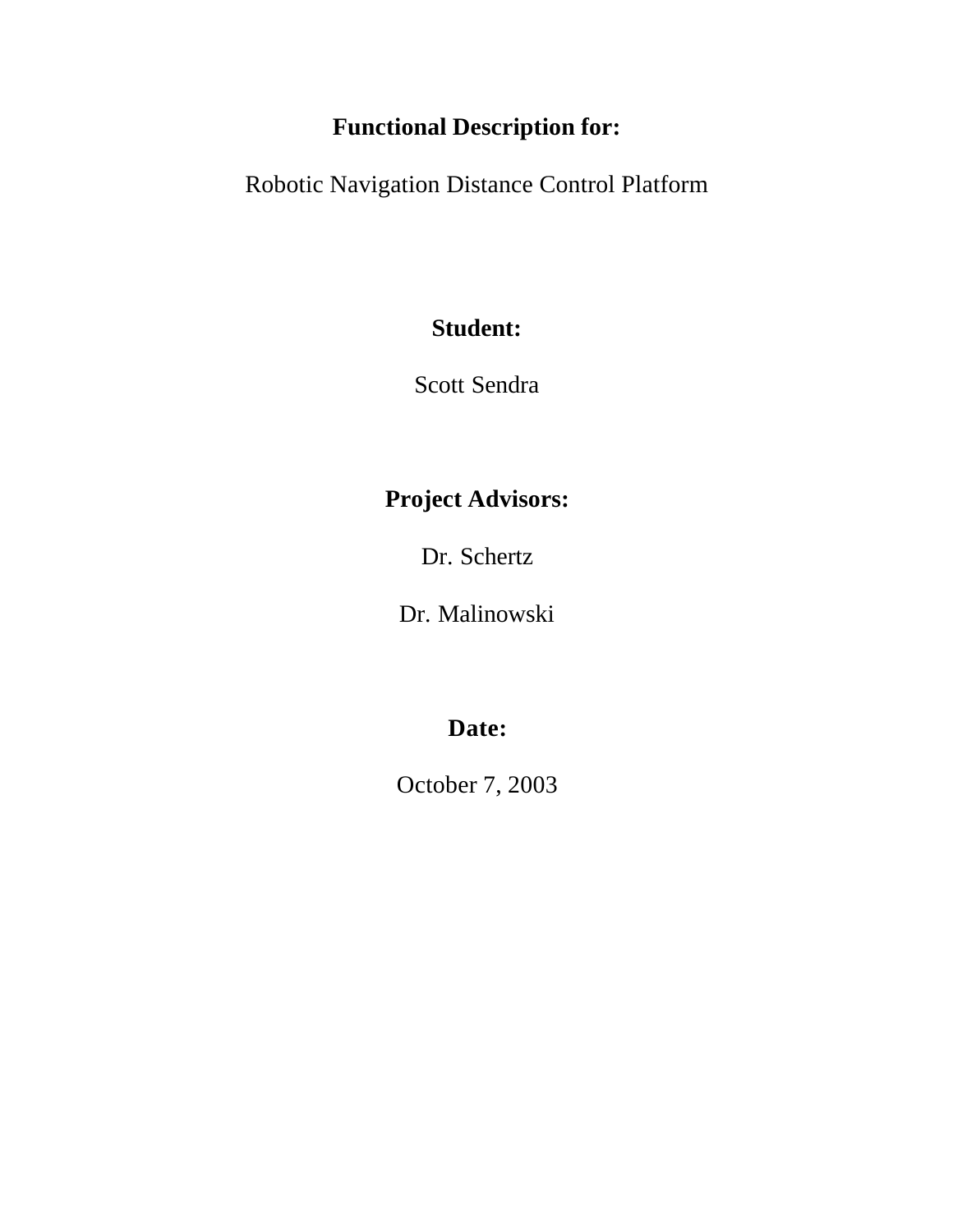## **Objective**

The objective of this capstone project is design and build a robotic platform that will be able maintain a fixed safety distance behind another moving object. If time permits a steering, and variable distance controls will be incorporated. The steering control will allow the robotic platform change direction to follow the moving object. The variable distance control will allow the robotic platform to maintain a specified time safety distance behind the moving object. The robotic platform will also contain a EMAC microcontroller that will interface sensors

## **Modes of Operation**

#### **Fixed Navigation Mode:**

All systems are powered and robotic platform waits for user to enter a fixed safety distance in feet to follow the object. First the user will be asked to enter either user or auto out of range mode. Secondly the user will enter the desired distance, and then press activation button on keypad to activate the robotic platform navigation controls. The robotic platform will then proceed to navigate behind a moving object.

#### **Time Navigation Mode:**

Similar to fixed navigation mode except the robotic platform waits for user to enter a time in seconds to safety follow the object.

#### **User Out of Range Mode:**

If the object being followed is out of range or there is no signal from sensors the robotic platform will enter an out of range mode in which the robotic platform will stop. The EMAC microcontroller will display 'Out of Range'. The robotic platform will then wait for user to reactivate the navigation controls, which will also clear the 'Out of Range' message on the LCD screen.

#### **Auto Out of Range Mode:**

Similar to user out of range mode except the robotic platform will continue navigation once an object is place back within range of the sensors. The EMAC microcontroller will clear the 'Out of Range' message on LCD screen.

#### **Stop/Start Mode:**

User is able to stop and start the current navigation mode.

#### **System I/O**

#### **Inputs to EMAC Microcontroller:**

#### User Input:

When in navigation mode user will enter required fixed following distance and activates robotic platform using keypad. If the robotic platform enters out of range mode the user specifies to activate robotic platform or to return to navigation mode.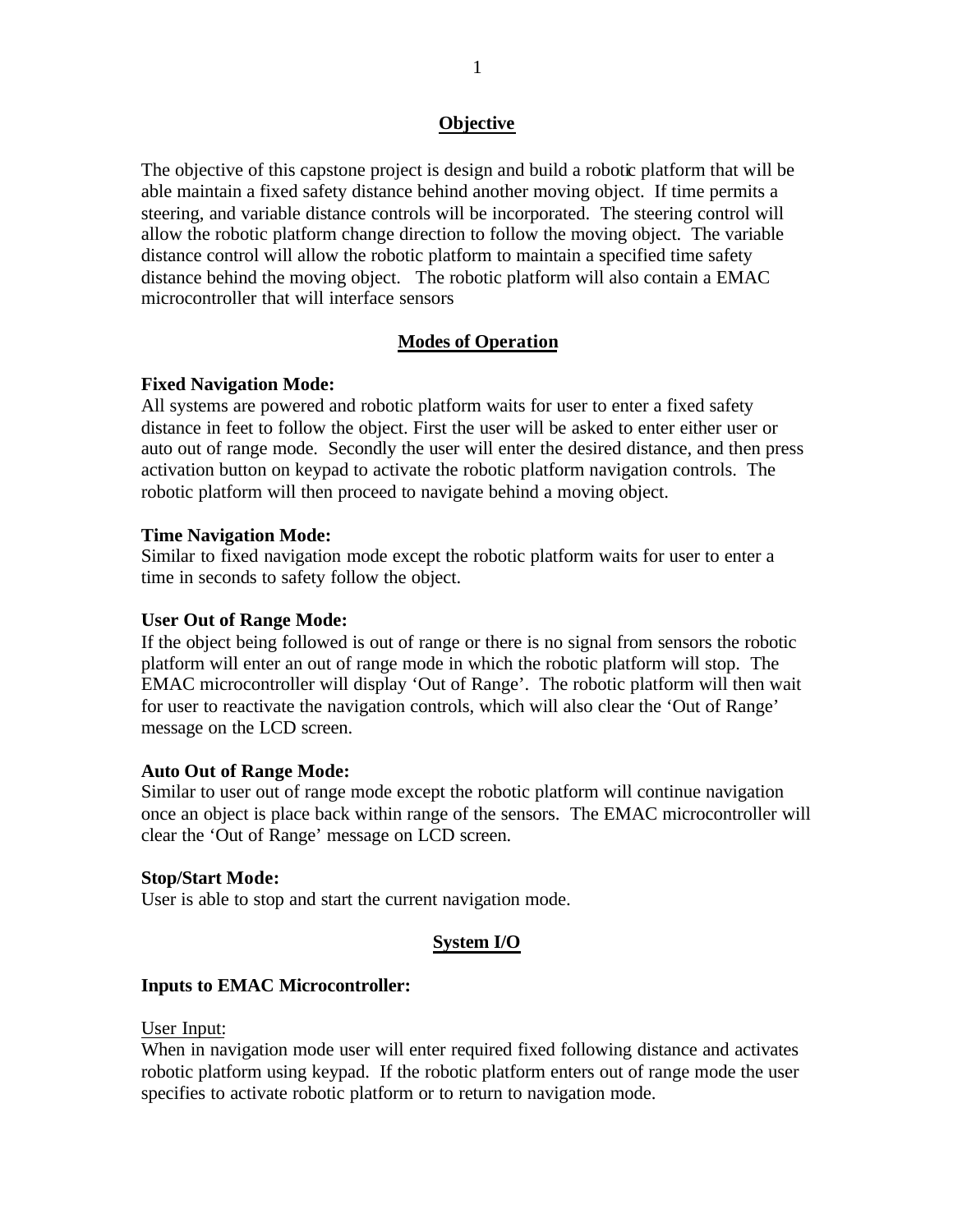### Sensors:

The distance and navigation sensors will be mounted on the robotic platform. The distance sensor will point straightforward and parallel to the ground, which will determine distance behind moving object. The navigation sensors will be pointing slightly outward, which will allow the EMAC to control the steering of the robotic platform to navigate behind the moving object.

## **Outputs from EMAC Microcontroller:**

## LCD Display:

LCD display will display the mode of operation the robotic platform is performing. The LCD display will also provide information to user to be able to enter different modes of operation as well as what input is required from user.

## Robotic Platform Motor:

The EMAC microcontroller will control motor speed allow the robotic platform maintain a fixed distance behind a moving object.

## Robotic Platform Steering:

The EMAC microcontroller will control the steering of the robotic platform as to navigate behind the moving object.



Figure (2.1) System Block Diagram